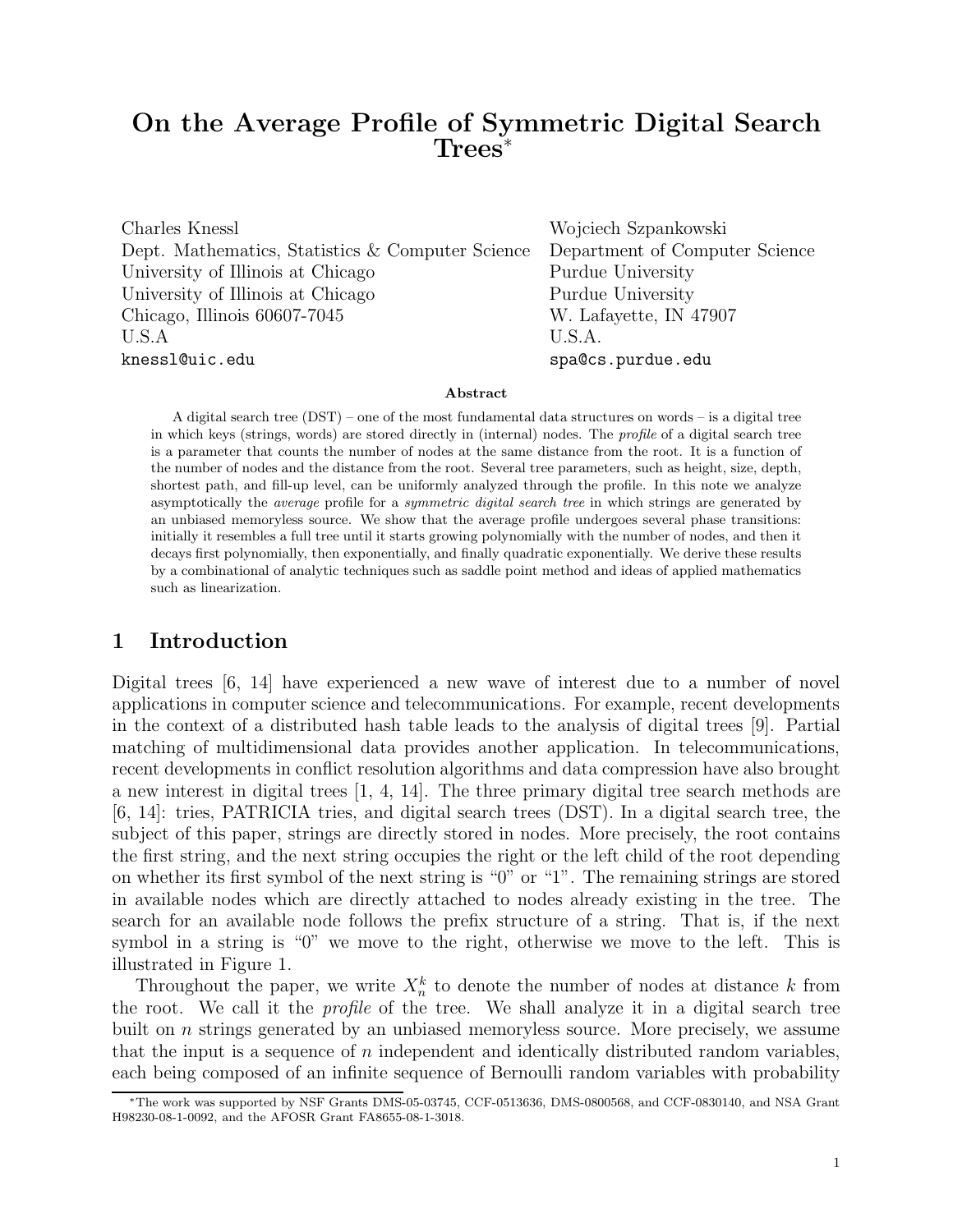

Figure 1: A digital search tree built on eight strings  $s_1, \ldots, s_8$  (i.e.,  $s_1 = 0 \ldots, s_2 = 1 \ldots$  $s_3 = 01..., s_4 = 11...,$  etc.) and its profile.

 $p = 1/2$  of generating a "1". The corresponding DST constructed from these n bit-strings is called a binary random DST. This simple model may seem too idealized for practical purposes, however, the typical behaviors under such a model often hold under more general models such as Markovian or dynamical sources, although the technicalities are usually more involved. For example, recently [2] extended our analysis to asymmetric digital trees built over strings generated by a biased memoryless source.

The motivation for studying the profiles is multifold. The profile is a fine shape measure closely connected to many other cost measures on DST; it is used in the analysis of many important algorithms (e.g., in the popular data compression scheme Lempel-Ziv'78 the profile  $X_n^k$  enumerates the number of phrases of length k with n LZ'78 phrases [4]). Most interesting DST parameters can be directly computed and analyzed through the profile; for example, the height is max $\{k: X_n^k > 0\}$  while the total path length is  $\sum_j X_n^j$ , where  $X_n^k$  is the profile at level k.

In this paper we study the *expected* profile,  $x_n^k = \mathbf{E}[X_n^k]$  for a wide range of values of k and  $n \geq k$ . From the analytic point of view, we study here the following recurrence:

$$
x_{n+1}^{k+1} = 2^{1-n} \sum_{\ell=0}^{n} \binom{n}{\ell} x_{\ell}^{k} \ ; \qquad k \geq 0, n \geq 0
$$

(along with some initial conditions). To see how to construct such a recurrence, we observe that two subtrees of a DST are digital search trees themselves with levels reduced to  $k$ , and with sizes, respectively,  $\ell$  and  $n - \ell$ , where  $\ell$  is binomially distributed  $\binom{n}{\ell}$  $\binom{n}{\ell} 2^{-n}$  (i.e.,  $\ell$  strings start, say with a zero). Thus both of these subtree profiles are  $x_{\ell}^{k}$  and  $x_{n-\ell}^{k}$ , but symmetry allows us to consider only  $x_{\ell}^{k}$  (and multiply the sum above by 2). We also notice that this recurrence depends on two parameters  $n$  and  $k$  which makes the analysis quite challenging, as we will demonstrate.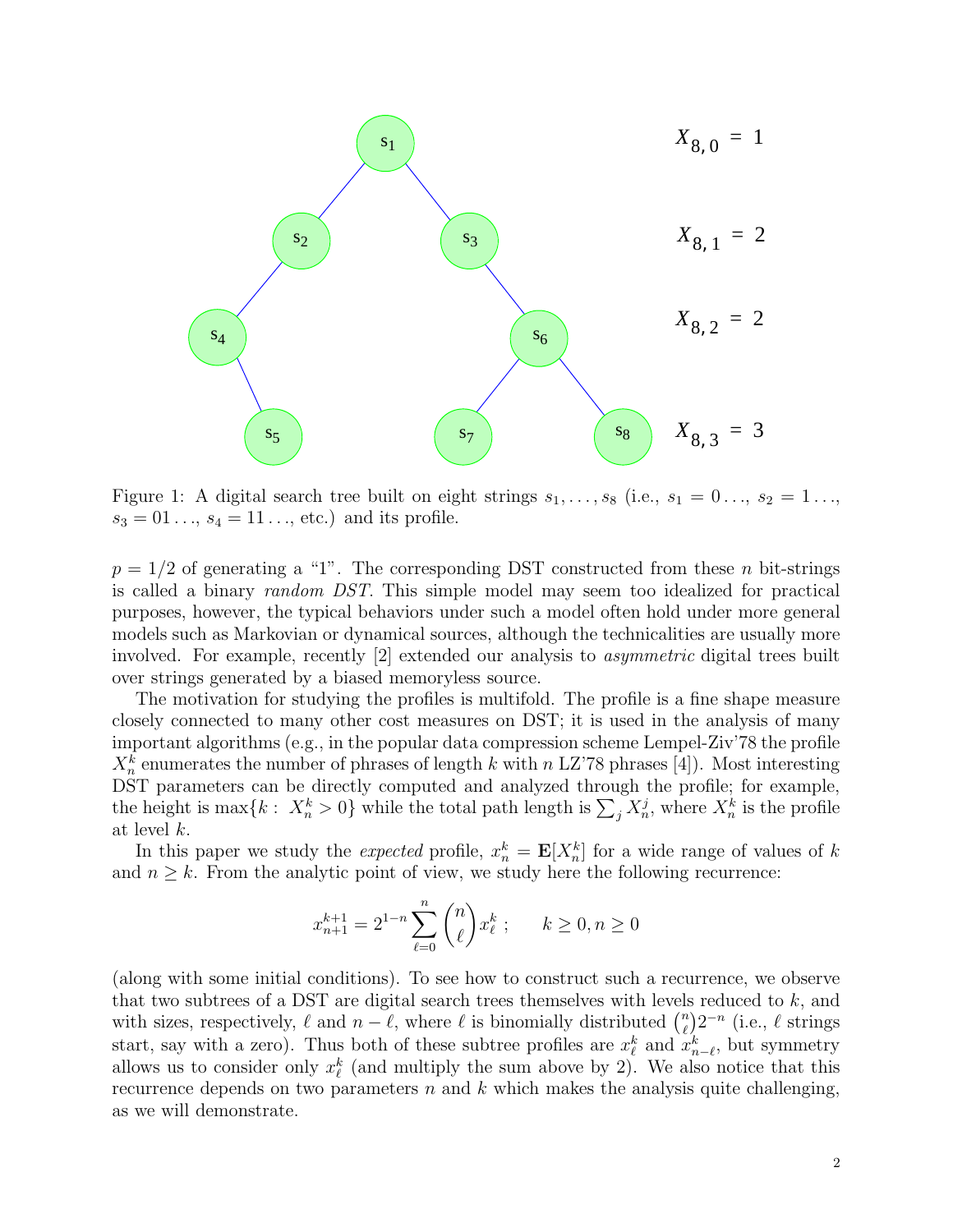Our main result concerns the asymptotic expansion of the average profile for various ranges of k and n. We identify five ranges k, from  $k = O(1)$  up to  $k \sim n$ . We shall show that the average profile undergoes several phase transitions: initially it resembles a full tree (i.e.,  $x_n^k \sim 2^k$ ) until it starts growing polynomially with the number of nodes, and then it decays first polynomially, then exponentially, and finally quadratic exponentially. We derive these results by a combinational of analytic techniques such as saddle point method and ideas of applied mathematics such as linearization.

To the best of our knowledge these are new results, except the range  $k = \log_2 n + O(1)$ , which was previously analyzed by Louchard [7], Szpankowski [13], Prodinger [12], and Louchard and Szpankowski [8]. Recently, Drmota and Szpankowski [2] presented a detailed analysis of the DST profile for the asymmetric case, that is, when strings are generated by biased memoryless sources. We also mention the recent complete analysis of (external and internal) profiles of tries [10, 11]. However, tries are easier to analyze than DST, due to their simpler structure [6, 14].

The paper is organized as follows. In the next section we summarize our main results. In Section 3 we derive an exact formula for the expected profile, and in Section 4 we derive our asymptotic results.

#### 2 Summary of Results

We let  $x_n^k$  be the mean profile in a digital search tree (DST) built over n binary strings, at a distance k from the root. The binary strings are independent and a "zero" and "one" occur with equal probabilities  $1/2$ , that is, strings are generated by an unbiased memoryless source.

The mean profile satisfies the recurrence

$$
x_{n+1}^{k+1} = 2^{1-n} \sum_{\ell=0}^{n} \binom{n}{\ell} x_{\ell}^{k} \; ; \; k \ge 0, n \ge 0 \tag{2.1}
$$

and the initial conditions in k are

$$
x_0^0 = 0, \ x_n^0 = 1 \text{ for } n \ge 1. \tag{2.2}
$$

It follows from (2.1) that

$$
x_1^1 = 0, \ x_n^1 = 2 - 2^{2-n} \text{ for } n \ge 2. \tag{2.3}
$$

Since the height of a DST can be at most  $n-1$ , we have

$$
x_n^k = 0 \text{ for } k \ge n. \tag{2.4}
$$

This result also follows from  $(2.1)$  and  $(2.2)$ , and use of  $(2.4)$  allows us to truncate the sum in (2.1), thus obtaining

$$
x_{n+1}^{k+1} = 2^{1-n} \sum_{\ell=k+1}^{n} \binom{n}{\ell} x_{\ell}^k, \ k < n. \tag{2.5}
$$

If we change variables from  $(n, k)$  to  $(n, L)$  where  $L = n - k$  and

$$
x_n^k = Y(n, L) = Y(n, n - k)
$$
\n(2.6)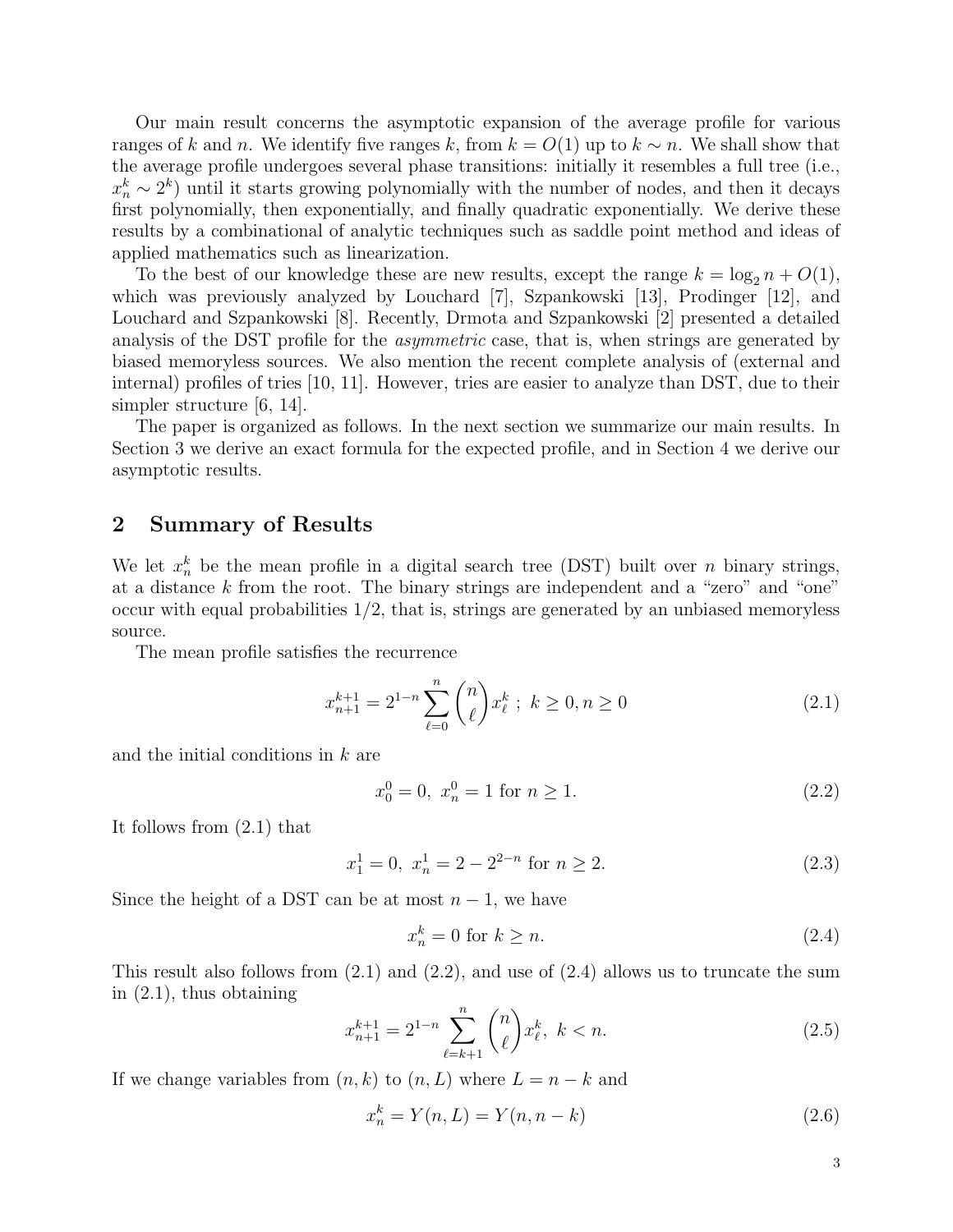and shift the summation index in (2.5), we are led to the new recurrence

$$
Y(n+1,L) = 2^{1-n} \sum_{j=1}^{L} {n \choose n-L+j} Y(n-L+j,j),
$$
\n(2.7)

which applies for  $L \geq 1$ .

When  $L = 1$  we obtain from (2.7)  $Y(n + 1, 1) = 2^{1-n}Y(n, 1)$  and thus, since  $Y(1, 1) = x_1^0 = 1,$ 

$$
Y(n,1) = x_n^{n-1} = 2 \cdot 2^{-n^2/2} 2^{3n/2}, \ n \ge 1.
$$
 (2.8)

Then by using (2.8) we obtain

$$
Y(n,2) = x_n^{n-2} = 2^{-n^2/2} 2^{5n/2} \left[ \frac{n}{8} - \frac{1}{4} + \frac{1}{2} \cdot 2^{-n} \right], \ n \ge 2
$$
 (2.9)

and

$$
Y(n,3) = x_n^{n-3} = 2^{-n^2/2} 2^{7n/2} \left[ \frac{n^2}{128} - \frac{5n}{128} + \frac{1}{24} + 2^{-n} \left( \frac{n}{8} - \frac{1}{4} \right) + \frac{1}{3} 4^{-n} \right], \ n \ge 3. \tag{2.10}
$$

The expressions in  $(2.8)-(2.10)$  give the mean profiles when the height of the tree is near its maximum possible value, which is clearly very unlikely.

In the next section, we derive a general expression for  $Y(n, k)$ :

$$
Y(n, L) = x_n^{n-L} = 2^{-k^2/2} 2^{k/2} \sum_{p=0}^{L-1} 2^{-np} \sum_{j=0}^{L-1-p} {n \choose L - j - 1 - p}
$$
  
 
$$
\times 2^{Lp} (-1)^j \left[ \prod_{\nu=1}^j \frac{2\nu}{2^{\nu} - 1} \right] G_0(p), \tag{2.11}
$$

where

$$
G_0(p) = \prod_{i=1}^p \frac{1}{2^i - 1} = 1 \cdot \frac{1}{3} \cdot \frac{1}{7} \cdot \frac{1}{15} \cdots \frac{1}{2^p - 1},
$$
\n(2.12)

and we define  $G_0(0) = 1$ .

We contrast (2.11) to the form of the solution found by Louchard [7] as

$$
x_n^k = 2^k \left[ 1 + \sum_{\ell=1}^k \frac{R(k-\ell)}{Q(\ell-1)} (1 - 2^{-\ell})^{n-1} \right],
$$
\n(2.13)

where

$$
Q(\ell) = \prod_{\nu=1}^{\ell} [1 - 2^{-\nu}], \qquad R(\ell) = (-1)^{\ell+1} \prod_{\nu=1}^{\ell} \frac{1}{2^{\nu} - 1}, \tag{2.14}
$$

with  $Q(0) = 1$  and  $R(0) = -1$ . The form (2.13) is most useful for smaller values of k, while  $(2.11)$  is most useful for  $k \approx n$ .

Now consider the asymptotic limit  $n \to \infty$ . Below we give five ranges of k that lead to different asymptotic expansions of  $x_n^k$ :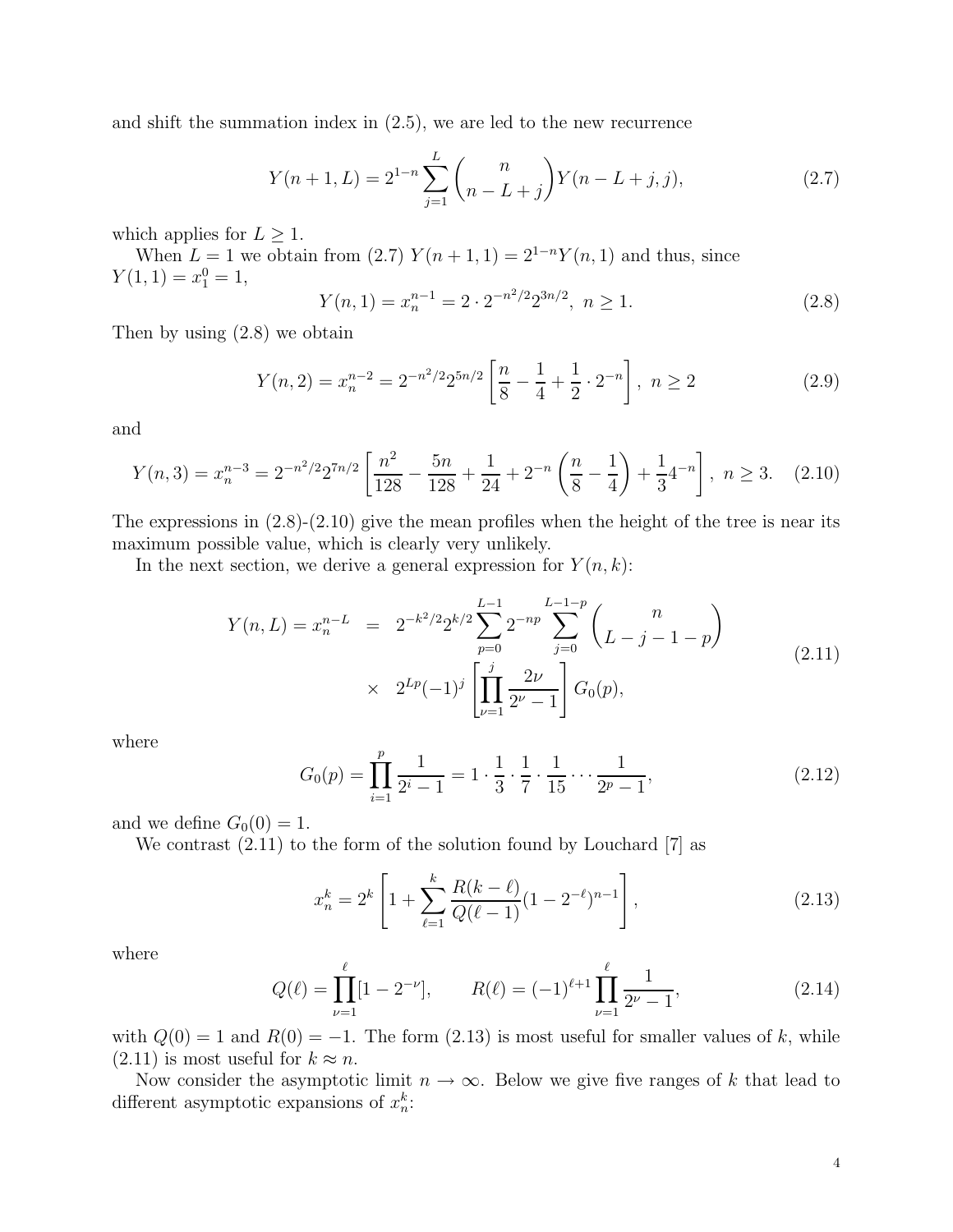(i) Case:  $k = O(1), n \rightarrow \infty$ 

$$
x_n^k \sim 2^k - \frac{2^k}{Q(k-1)} (1 - 2^{-k})^{n-1}.
$$
\n(2.15)

(ii) Case:  $k, n \to \infty$  with  $k - \log_2 n = \theta = O(1)$ 

$$
x_n^k \sim 2^k \left\{ 1 + \frac{1}{Q(\infty)} \sum_{i=0}^{\infty} (-1)^{i+1} \left[ \prod_{\ell=1}^i \frac{1}{2^{\ell} - 1} \right] \exp(-2^{i-\theta}) \right\}
$$
  

$$
Q(\infty) = \prod_{\nu=1}^{\infty} (1 - 2^{-\nu}) = .2887880950 \cdots
$$
 (2.16)

(iii) **Case**:  $k, n \to \infty$  with  $k = \alpha \log_2 n, 1 < \alpha < \infty$  ( $\theta = (\alpha - 1) \log_2 n$ )

$$
x_n^k \sim 2^k \sqrt{\pi} 2^{-5/8} \theta^{-1} 2^{-\theta^2/2} 2^{-\theta/2} e^{\theta} e^{-\theta \log \theta}
$$
  
 
$$
\times 2^{-\log_2^2(\theta)/2} \frac{1}{2\pi i} \int_{-i\infty}^{i\infty} 2^{u^2/2} \tilde{A} \left( u + \frac{1}{2} - \theta - \log_2 \theta \right) du.
$$
 (2.17)

Here  $\tilde{A}$  satisfies  $\tilde{A}(z + 1) = \tilde{A}(z)$ ,  $\tilde{A}(z) = \tilde{A}(-z)$  and has the explicit form

$$
\tilde{A}(z) = \frac{2^{-z^2/2} 2^{z/2} (1 - 2^{-z})}{Q(\infty) \sin(\pi z)} \prod_{m=1}^{\infty} (1 - 2^{z-m}) (1 - 2^{-z-m}).
$$

(iv) Case:  $k, n \to \infty$  with  $0 < k/n < 1$ 

$$
x_n^k \sim 2^{-k^2/2} 2^{k/2} \frac{n^n}{(n-k)^{n-k} k^k} \frac{\sqrt{n} \sqrt{n-k}}{\sqrt{2\pi} k^{3/2}} J(\beta),
$$
  
\n
$$
J(\beta) = \sum_{j=0}^{\infty} (-\beta)^j \left[ \prod_{\nu=1}^j \frac{2^{\nu}}{2^{\nu} - 1} \right], \ \beta = \frac{n}{k} - 1, \ 0 < \beta < 1,
$$
  
\n
$$
J(\beta) = \frac{1}{2i} \int_{\frac{1}{2} - i\infty}^{\frac{1}{2} + i\infty} \frac{\beta^{-z}}{\sin(\pi z)} A(z) dz, \ 0 < \beta < \infty,
$$
  
\n
$$
A(z) = \frac{1}{Q(\infty)} \prod_{m=1}^{\infty} (1 - 2^{z-m}) = \prod_{\ell=1}^{\infty} \exp\left[ \frac{1 - 2^{\ell z}}{\ell(2^{\ell} - 1)} \right].
$$
\n(2.18)

We note that  $\beta \to \infty$  as  $k/n \to 0$ .

(v) Case:  $k, n \to \infty$  with  $n - k = L, L \ge 1$ 

$$
x_n^k \sim 2^{-n^2/2} 2^{\left(L + \frac{1}{2}\right)n} 2^{-L^2/2} 2^{-L/2} \frac{n^{L-1}}{(L-1)!}.
$$

The result in (ii) was obtained by Louchard in [7], and gives the asymptotic form of the mean DST profile in the form of an infinite mixture of double-exponentials, in the important range where  $x_n^k$  transitions from being approximately  $2^k$  to being a fraction of this. Note that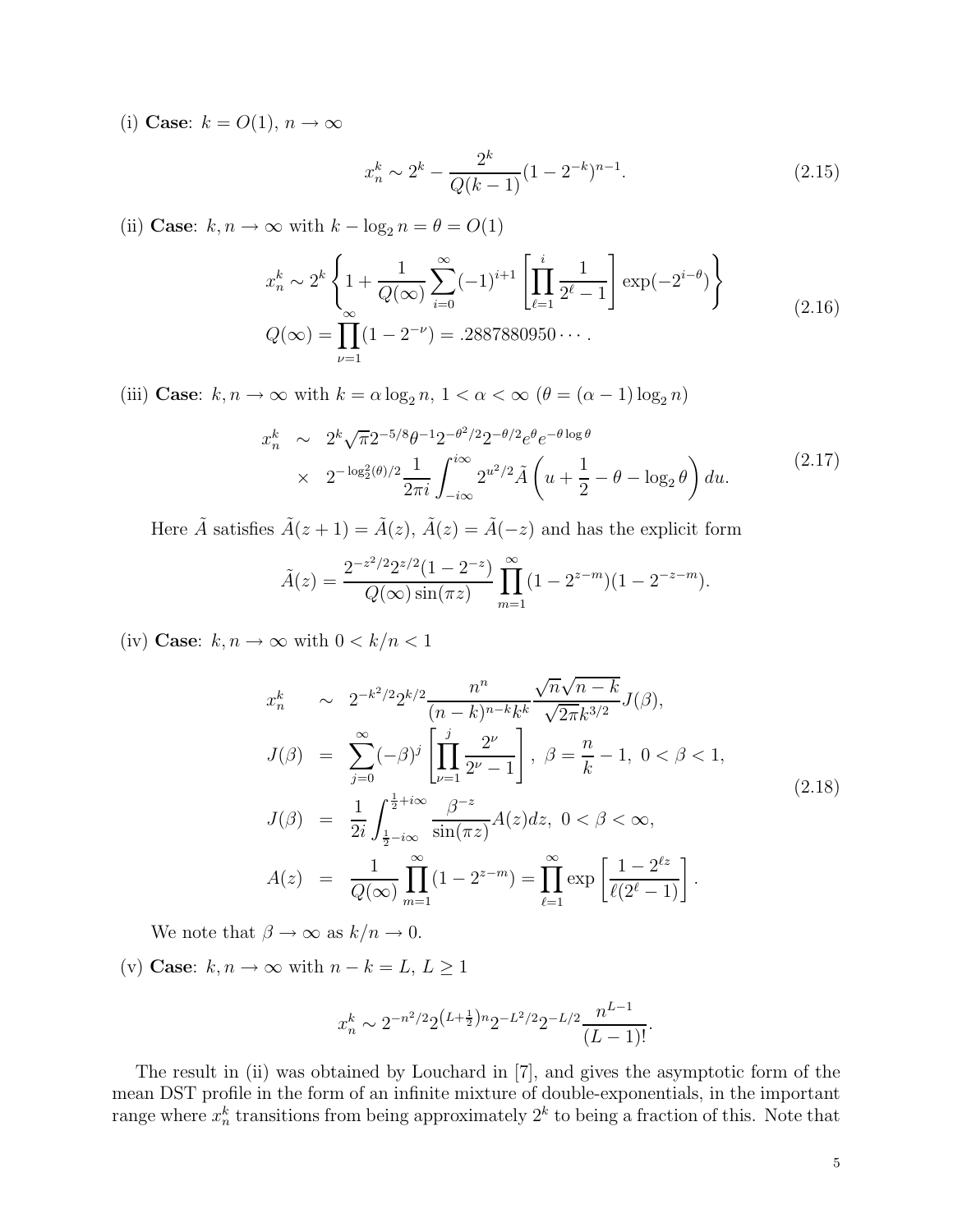$2<sup>k</sup>$  is the maximum number of strings that can be stored at level k. Extensions of Louchard's results to asymmetric DST can be found in [8, 13].

The results in items (iii)-(iv) give ranges of k where  $x_n^k$  is very small, as these levels will tend to contain very few strings. Note also that  $x_n^k$  becomes asymptotically  $O(1)$  for  $k - \log_n n \sim \sqrt{2 \log_2 n}$ , as then in (2.17) the term  $2^k$  is balanced by  $2^{-\theta^2/2}$ .

#### 3 Exact Representation

We shall derive the result presented in  $(2.11)$ . First we note that by examining the cases L  $= 1.2$  and 3 in  $(2.8)-(2.10)$ , it is clear that  $Y(n, L)$  takes the form

$$
Y(n,L) = 2^{-n^2/2} 2^{\left(L + \frac{1}{2}\right)n} [P(n,L) + 2^{-n} Q(n,L) + 4^{-n} R(n,L) + 8^{-n} S(n,L) + \cdots] \tag{3.1}
$$

where  $P, Q, R, S, \ldots$  are polynomials in n of degrees  $L-1, L-2, L-3, L-4, \ldots$ . The series in (3.1) truncates with the term  $2^{-(L-1)n}$ , which is multiplied by a constant polynomial. We thus set

$$
Y(n,L) = x_n^k = 2^{-k^2/2} 2^{k/2} A(n,n-k) = 2^{-n^2/2} 2^{(L+\frac{1}{2})n} 2^{-L^2/2} 2^{-L/2} A(n,L)
$$
 (3.2)

with which  $(2.5)$  becomes

$$
2^{L}A(n+1,L) = 2\sum_{\ell=1}^{L} {n \choose n-L+\ell} A(n-L+\ell,\ell). \tag{3.3}
$$

Since  $x_n^0 = 1$  for  $n \ge 1$ , we also have

$$
A(n,n) = 1, \ n \ge 1. \tag{3.4}
$$

Comparing  $(3.1)$  to  $(3.2)$  let us write the solution in the form

$$
A(n, L) = \sum_{j=0}^{L-1} {n \choose L-j-1} F_j^L(0) + 2^{-n} \sum_{j=0}^{L-2} {n \choose L-j-2} F_j^L(1)
$$
  
+ 
$$
4^{-n} \sum_{j=0}^{L-3} {n \choose L-j-3} F_j^L(2) + \cdots
$$
  
= 
$$
\sum_{p=0}^{L-1} 2^{-np} \sum_{j=0}^{L-1-p} {n \choose L-j-p-1} F_j^L(p),
$$
 (3.5)

where the coefficients  $F_j^L(p)$  must be determined from (3.3) and (3.4). Thus the highest power of *n* in the first sum in (3.5) comes from  $F_0^L(0)$   $n(n-1)\cdots(n-L+2)/(L-1)!$ , and thus the coefficient of  $n^{L-1}$  in  $P(n, L)$  in (3.1) is  $2^{-L^2/2}2^{-L/2}F_0^L(0)/(L-1)!$ .

We use  $(3.5)$  in  $(3.3)$  and the identities

$$
\binom{n+1}{L-j-p-1} = \binom{n}{L-j-p-1} + \binom{n}{L-j-p-2} \tag{3.6}
$$

and

$$
\binom{n}{n-L+\ell}\binom{n-L+\ell}{\ell-p-j-1} = \binom{n}{L-j-p-1}\binom{L-j-p-1}{\ell-j-p-1}.\tag{3.7}
$$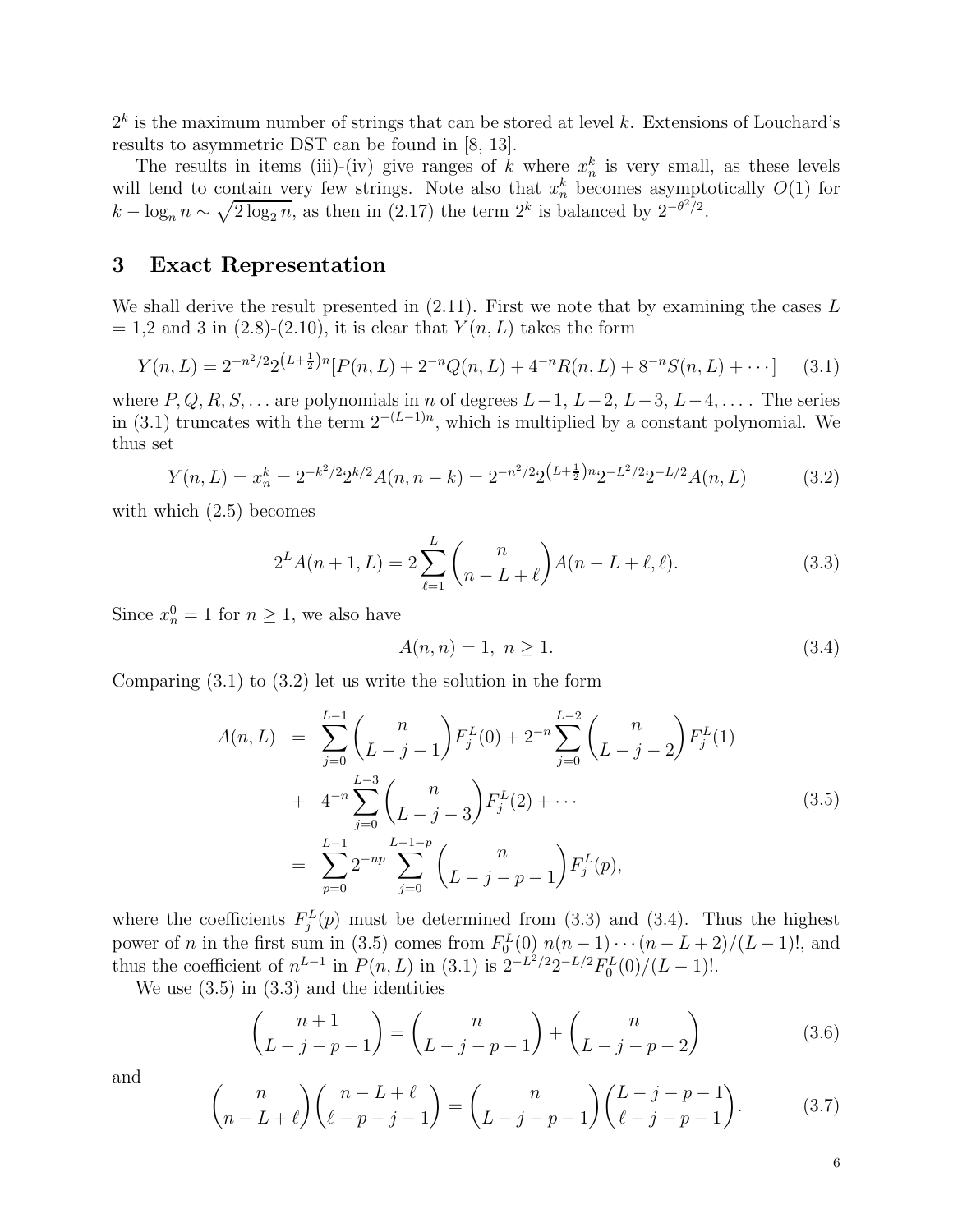First we compare coefficients of  $2^{-np}$  to get

$$
2^{L-p} \sum_{j=0}^{L-p-1} {n+1 \choose L-j-p-1} F_j^L(p) = 2 \sum_{\ell=1}^L \sum_{j=0}^{\ell-p-1} {n \choose n-L+\ell} {n-L+\ell \choose \ell-p-j-1} 2^{(L-\ell)p} F_j^{\ell}(p) \tag{3.8}
$$

and then use (3.6), (3.7) and reverse the order of the double summation in (3.8). After some calculation this yields

$$
2^{L-p}[F_j^L(p) + F_{j-1}^L(p)]
$$
  
= 
$$
2 \sum_{\ell=j+p+1}^{L} 2^{(L-\ell)p} {L-j-p-1 \choose \ell-j-p-1} F_j^{\ell}(p), \ 0 \le j \le L-p-1.
$$
 (3.9)

Here we also equated like polynomials in n in  $(3.8)$ . We note that, in view of  $(2.8)-(2.10)$ ,  $A(n, 1) = 1, A(n, 2) = n - 2 + 4 \cdot 2^{-n}$  and  $A(n, 3) = \frac{1}{2}n(n-1) - 2n + \frac{8}{3} + 8(n-2)2^{-n} + \frac{64}{3}$  $\frac{34}{3}4^{-n},$ so that

$$
F_0^1 = 1, F_0^2(0) = 1, F_1^2(0) = -2, F_0^2(1) = 4,
$$
  
\n
$$
F_0^3(0) = 1, F_1^3(0) = -2, F_2^3(0) = \frac{8}{3}, F_0^3(1) = 8, F_1^3(1) = -16, F_0^3(2) = \frac{64}{3}.
$$
\n(3.10)

Setting  $p = 0$ , we see that (3.9) admits a solution  $F_j^L(0) = F_j(0)$  (independent of L) with

$$
2^{L}[F_j(0) + F_{j-1}(0)] = 2F_j(0)2^{L-j-1}
$$
\n(3.11)

so that, using  $F_0(0) = 1$ , we have

$$
F_j(0) = (-1)^j \prod_{\ell=1}^j \frac{2^{\ell}}{2^{\ell} - 1}.
$$
\n(3.12)

Similarly, for  $p \geq 1$ , (3.9) admits a solution in the form

$$
F_j^L(p) = 2^{Lp} G_j(p) \tag{3.13}
$$

where  $G_j(p)$  satisfies (3.11) for any p. Thus we write

$$
G_j(p) = (-1)^j \left[ \prod_{\nu=1}^j \frac{2^{\nu}}{2^{\nu} - 1} \right] G_0(p). \tag{3.14}
$$

With  $(3.14)$ ,  $(3.5)$  and  $(3.2)$  we have established  $(2.11)$ .

It remains only to determine the sequence of constants  $G_0(p)$ . Using (3.4), (3.13) and setting  $L = n$  in (3.5), we can characterize  $G_0(p)$  recursively from

$$
1 = \sum_{p=0}^{n} G_0(p) \left[ \sum_{j=0}^{n-p} \binom{n+1}{n-p-j} (-1)^j \prod_{\nu=1}^j \frac{2^{\nu}}{2^{\nu}-1} \right]
$$
(3.15)

with  $G_0(0) = 1$ . We have verified from numerical experiments that  $G_0(n)$  has the form  $(2.12)$ , and H. Prodinger [personal communication; cf. also [12]] pointed out to us that (3.15) with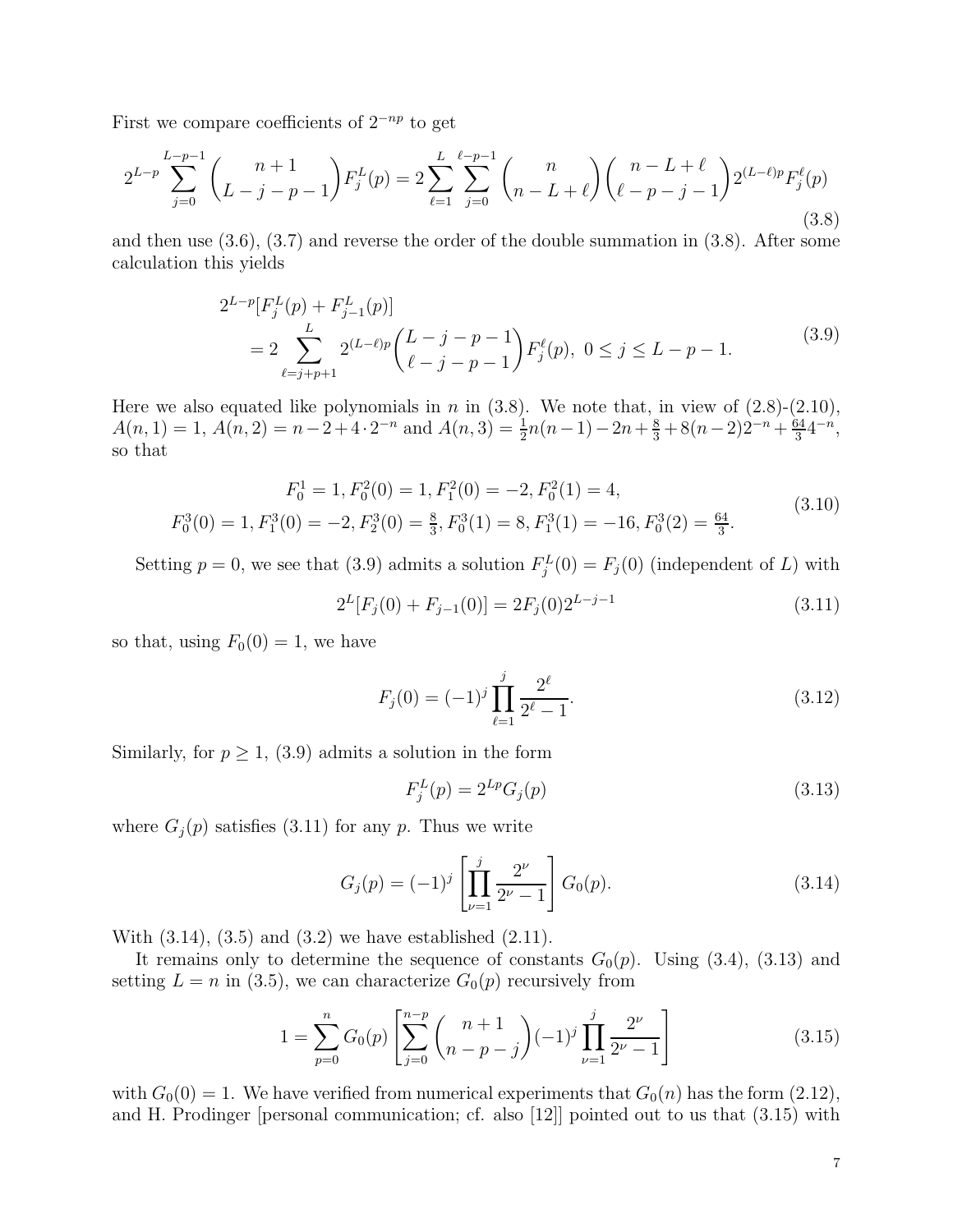(2.12) can be derived using basic hypergeometric functions. Indeed, to show (3.15) we shall follow Prodinger's derivation using Euler's q-binomial theorem [3], where we define

$$
(q)_n = (1-q)(1-q^2)\cdots(1-q^n)
$$

(e.g.,  $Q(n) = (1/2)_n$ ). In general, for any  $0 < q < 1$  (3.15) becomes

$$
S_n = \sum_{k=0}^{n-1} \frac{q^{\binom{k+1}{2}}}{(q)_k} \sum_{j=0}^{n-k-1} \binom{n}{k+1+j} \frac{(-1)^j}{(q)_j} = 1,
$$

provided  $G_0(p)$  is given by (2.12), that is, in q-notation  $G_0(p) = (1/2)_p$ . Re-arranging the sum we find

$$
S_n := \sum_{s=0}^{n-1} {n \choose s+1} \sum_{k+j=s} \frac{q^{\binom{k+1}{2}} (-1)^j}{(q)_k (q)_j}
$$
  
\n
$$
= \sum_{s=0}^{n-1} {n \choose s+1} [t^s] \sum_{k\geq 0} \frac{q^{\binom{k}{2}} (qt)^k}{(q)_k} \sum_{j\geq 0} \frac{(-t)^j}{(q)_j}
$$
  
\n
$$
= \sum_{s=0}^{n-1} {n \choose s+1} [t^s] \prod_{k\geq 1} (1+q^k t) \prod_{j\geq 0} \frac{1}{1+q^j t}
$$
  
\n
$$
= \sum_{s=0}^{n-1} {n \choose s+1} [t^s] \frac{1}{1+t}
$$
  
\n
$$
= \sum_{s=0}^{n-1} {n \choose s+1} (-1)^s = 1.
$$

where  $[t^n] f(t)$  denotes the coefficient at  $t^n$  of  $f(t)$ . In the above we used twice Euler's formula [3], namely

$$
\sum_{n\geq 0} \frac{t^n}{(q)_n} = \frac{1}{(t)_n}.
$$

Our (3.15) follows from the above after setting  $q = 1/2$ .

## 4 Asymptotic Expansions

We consider  $x_n^k$  in various limiting cases. For moderate values of k the form  $(2.13)$  obtained by Louchard [7] is convenient for deriving asymptotic results. For a fixed k and  $n \to \infty$  we have  $x_n^k \sim 2^k$  and the difference  $x_n^k - 2^k$  is asymptotically given by the term with  $\ell = k$  in the sum in (2.13), which yields (2.15). For n and k large with  $n2^{-k} = O(1)$ , we define  $\theta$  by  $2^{-\theta} = n2^{-k}$ . Then the sum in (2.13) becomes

$$
\sum_{i=0}^{k-1} \frac{R(i)}{Q(k-i-1)} \exp[(n-1)\log(1-2^{i-k})].
$$
 (4.1)

But in this limit  $Q(k - i - 1) \sim Q(\infty)$ ,

 $(n-1)\log(1-2^{i-k}) \sim -n2^{i-k} = -2^{i-\theta},$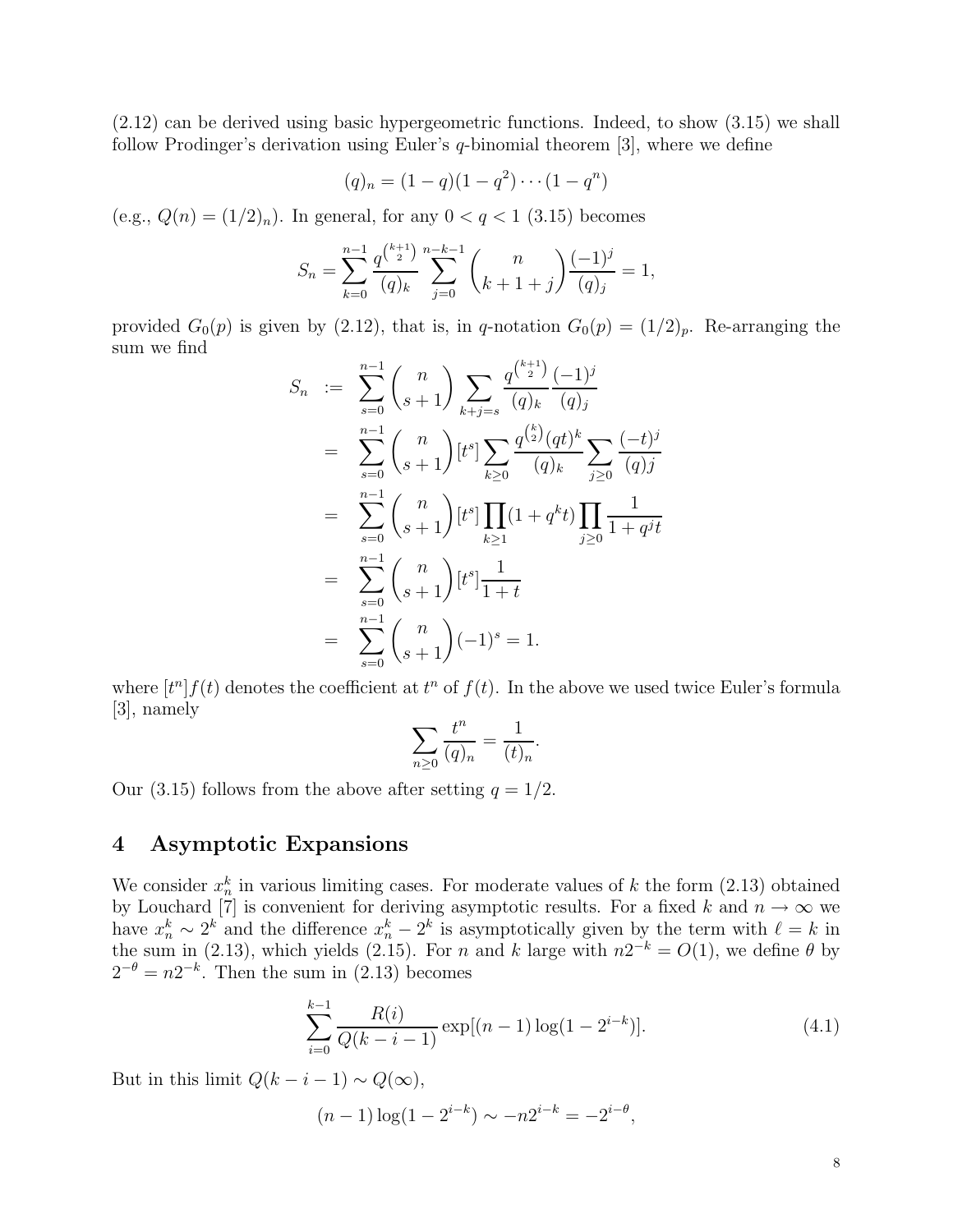and we can extend the upper limit in the sum in (4.1) to  $i = \infty$ . We thus obtain (2.16). On the  $\theta$ -scale the terms with  $\ell = k - O(1)$  in (2.13) all contribute to the expansion of  $x_n^k$ .

Once  $\theta = k - \log_2 n$  becomes large it proves difficult to obtain the asymptotics of  $x_n^k$  from  $(2.13)$ , due to the alternating signs arising from  $R(\ell)$  in  $(2.14)$ . We thus use the alternate form in  $(2.11)$  to obtain the asymptotic results in  $(2.17)-(2.19)$ , in decreasing ranges of  $k/n$ .

First we let  $k, n \to \infty$  with  $L = n - k = O(1)$ . Now only the term with  $p = 0$  and  $j = 0$ in (2.11) contributes to the leading order asymptotics. Thus,

$$
Y(n,L) \sim 2^{-k^2/2} 2^{k/2} {n \choose L-1} \sim 2^{-(n-L)^2/2} 2^{(n-L)/2} \frac{n^{L-2}}{(L-1)!}
$$

which establishes  $(2.19)$ .

Next we let k and  $n \to \infty$  at the same rate, letting  $\beta \equiv (n-k)/k \in (0,\infty)$ . Now the  $p = 0$  term in (2.11) dominates the terms for  $p \ge 1$  (which are exponentially small in n due to the factor(s)  $2^{-np}$ ), but all the terms in the j-sum contribute to the leading term for  $Y(n, L)$ . We thus have

$$
Y(n,L) \sim 2^{-k^2/2} 2^{k/2} \sum_{j=0}^{L-1} {n \choose L-j-1} (-1)^j \left[ \prod_{\nu=1}^j \frac{2^{\nu}}{2^{\nu}-1} \right].
$$
 (4.2)

We can further simplify (4.2) by using Stirling's formula in the form

$$
\binom{n}{L-j-1} = \frac{n!}{(k+j+1)!(n-k-j-1)!} \sim \frac{n!}{k!(n-k)!} \left(\frac{n}{k} - 1\right)^{j+1} \sim \frac{1}{\sqrt{2\pi}} \frac{n^{\overline{n}}}{\sqrt{k}\sqrt{n-k}} \frac{n^n}{k^k(n-k)^{n-k}} \frac{n-k}{k} \beta^j,
$$
\n(4.3)

which holds for  $n, k \to \infty$  with  $\beta = O(1)$ . Using (4.3) in (4.2) and extending the upper limit on the sum in (4.2) from  $j = L - 1$  to  $j = \infty$ , we obtain (2.18) with the first representation of  $J(\beta)$ , as an infinite series. However, the series converges only for  $|\beta| < 1$ , so that the result applies for  $k/n \in \left(\frac{1}{2}\right)$  $(\frac{1}{2}, 1).$ 

To obtain a result for  $k/n < \frac{1}{2}$ , we continue the series into the range  $\beta > 1$ . Defining as in [5]

$$
A(z) = \frac{1}{Q(\infty)} \prod_{m=1}^{\infty} (1 - 2^{z-m})
$$

we see that A vanishes at  $z = 1, 2, 3, \dots$  and at the negative integer values we have

$$
A(-N) = \frac{1}{Q(\infty)} \prod_{m=1}^{\infty} (1 - 2^{-N-m}) = \prod_{m=1}^{N} \frac{2^m}{2^m - 1}, \ N \ge 1.
$$
 (4.5)

Also,  $A(0) = 1$ . Thus we can use a Watson transformation to represent the series for  $J(\beta)$ as the following contour integral

$$
J(\beta) = \frac{1}{2\pi i} \int_{Br} \frac{\pi}{\sin(\pi z)} \beta^{-z} A(z) dz,
$$
\n(4.6)

where  $\Re(z) > 0$  on the vertical Bromwich contour Br. We note that the integrand is analytic in the right half-plane  $\Re(z) > 0$ , but has simple poles at  $z = 0, -1, -2, \cdots$ . Closing the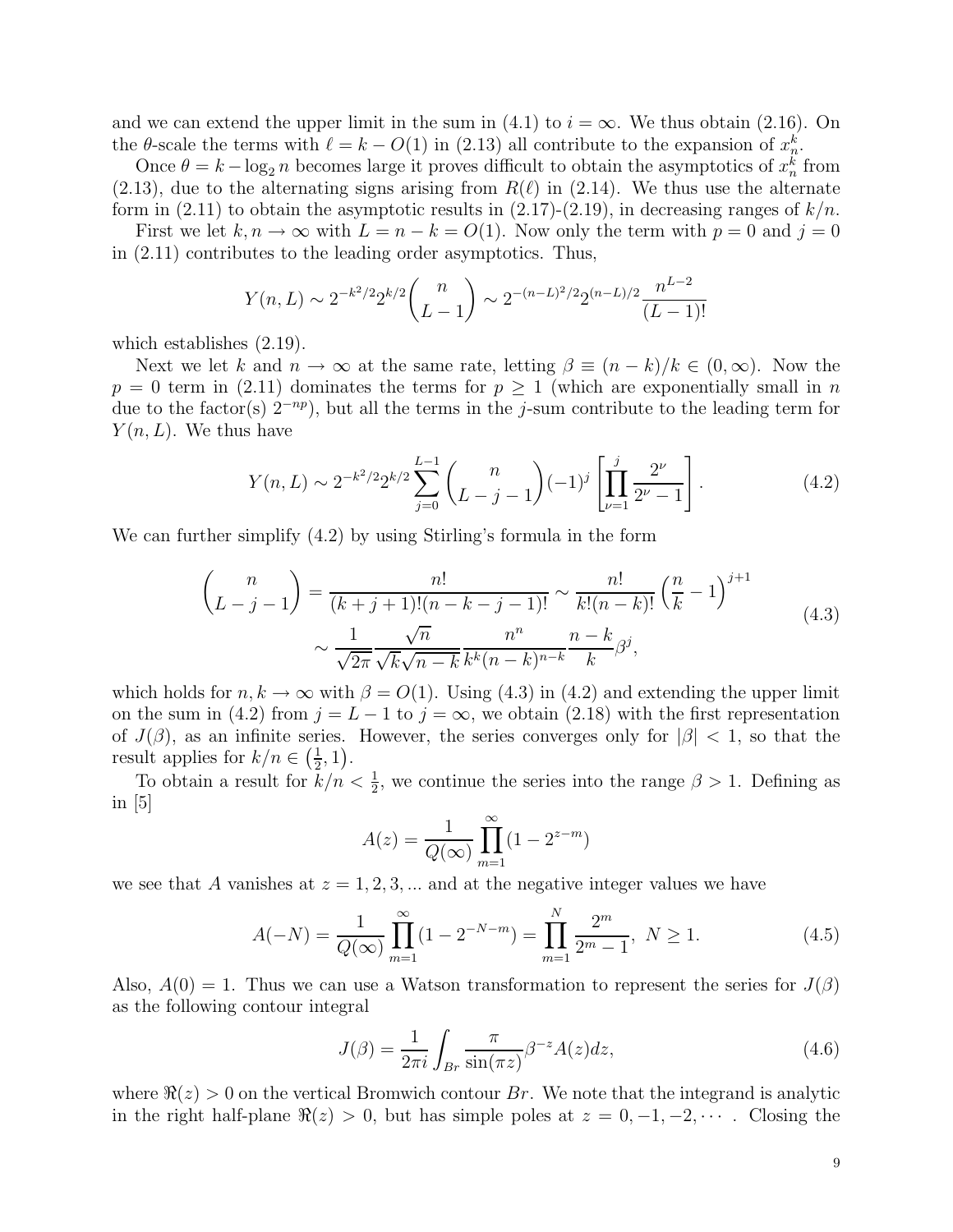contour in the left half-plane, which is permissible if  $\beta \in (0,1)$ , and evaluating the integral as a residue series regains the series representation for  $J(\beta)$ . But, (4.6) converges for all  $\beta > 0$ .

We next examine the behavior of  $J(\beta)$  and the approximation in (2.18) for  $\beta \to \infty$ , which corresponds to  $k = o(n)$ . For  $\beta \to \infty$  it is desirable to shift the contour Br in (4.6) toward the right and to have an alternate representation of the integrand. In [5] we showed that  $A(z)$  may be written in the form

$$
A(z) = e^{-\pi i z} 2^{z^2/2} 2^{-z/2} e^{p(z)} \left[ \prod_{m=0}^{\infty} \frac{1}{1 - 2^{-z-m}} \right]
$$
 (4.7)

where  $p(z + 1) = p(z)$  and this function may be expressed in terms of the Jacobi theta function as

$$
e^{p(z)} = 2^{-z^2/2} e^{\pi i z} (-i) 2^{1/8} [Q(\infty)]^{-2} \Theta_1 \left( \frac{i \log 2}{2} z \right)
$$
 (4.8)

where

$$
\Theta_1(u) = \Theta_1(u|\tau) = 2q^{1/4}\sin(u)\prod_{m=1}^{\infty} (1 - 2\cos(2u)q^{2m} + q^{4m})(1 - q^{2m}).
$$
 (4.9)

Here  $\tau$  and q are related by  $e^{\pi i \tau} = q$  and in the present application  $q = 1/\sqrt{2}$  and  $u = i(\log 2)z/2$ . Let us also define A by

$$
\tilde{A}(z) = \frac{e^{-\pi i z}}{\sin(\pi z)} e^{p(z)} = \frac{2^{-z^2/2} 2^{z/2} (1 - 2^{-z})}{Q(\infty) \sin(\pi z)} \prod_{m=1}^{\infty} (1 - 2^{z - m}) (1 - 2^{-z - m})
$$
(4.10)

and we note that  $A$  and  $\overline{A}$  are related by

$$
A(z) = \frac{2^{z^2/2} 2^{-z/2} \sin(\pi z)}{\prod_{m=0}^{\infty} (1 - 2^{-z - m})} \quad \tilde{A}(z). \tag{4.11}
$$

From (4.10) we see that  $\tilde{A}$  is an entire function of z that satisfies  $\tilde{A}(z) = \tilde{A}(-z)$  and  $\tilde{A}(z + 1) = \tilde{A}(z)$ . In terms of  $\tilde{A}$  we have

$$
J(\beta) = \frac{1}{2i} \int_{Br} \beta^{-z} \frac{2^{z^2/2} 2^{-z/2}}{\prod_{m=0}^{\infty} (1 - 2^{-z - m})} \tilde{A}(z) dz
$$
 (4.12)

where  $\Re(z) > 0$  on Br.

The asymptotics of  $J(\beta)$  as  $\beta \to \infty$  are readily obtained by shifting the contour far to the right  $(\Re(z) \gg 1)$  and approximating the infinite product in (4.12) by  $1 + O(2^{-z})$ . There is a saddle point in (4.12) when

$$
\frac{d}{dz} \left[ \frac{z^2}{2} \log 2 - z \log \beta \right] = 0 \quad \Rightarrow \quad z = \log_2 \beta.
$$

Setting  $z = \log_2 \beta + \frac{1}{2} + w$ , (4.12) becomes

$$
J(\beta) \sim 2^{-1/8} \frac{1}{\sqrt{\beta}} 2^{-(\log_2 \beta)^2/2} \frac{1}{2i} \int_{Br} 2^{w^2/2} \tilde{A} \left( w + \frac{1}{2} + \log_2 \beta \right) dw, \ \ \beta \to \infty. \tag{4.13}
$$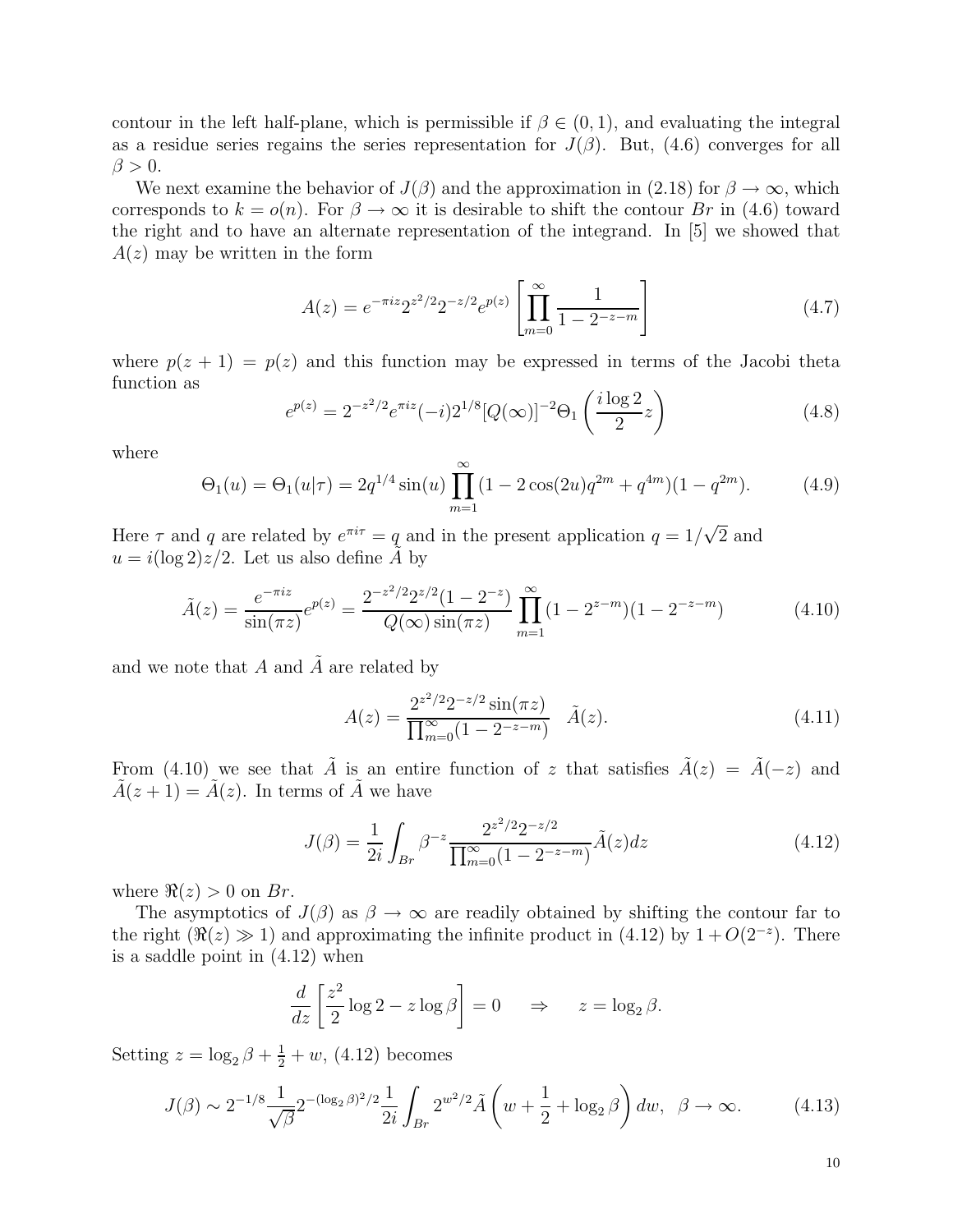Due to the periodic behavior of  $\tilde{A}$  we cannot simplify (4.13) any further, though we can replace  $\log_2 \beta$  in the argument of  $\tilde{A}$  by its fractional part  $\{\log_2 \beta\} = \log_2 \beta - \log_2 \beta$ . For  $k/n \to 0$  we have  $\sqrt{n} \sqrt{n-k} k^{-3/2} \beta^{1/2} \sim \sqrt{n} k^{-1}$  and for  $k^2/n \to 0$  we also have  $n^{n}(n-k)^{k-n}k^{-k} \sim \exp[k-k\log n+k\log n]$ . Thus for  $\beta \to \infty$  (with  $k = o(\sqrt{n})$ ) (2.18) becomes

$$
x_n^k \sim 2^{-k^2/2} 2^{k/2} e^{k-k \log k} e^{k \log n} 2^{-[\log_2(n/k)]^2/2}
$$
  
\$\times \frac{2^{-5/8} \sqrt{n\pi}}{k(2\pi i)} \int\_{-i\infty}^{i\infty} 2^{w^2/2} \tilde{A}\left(w + \frac{1}{2} + \log\_2\left(\frac{n}{k}\right)\right) dw. \tag{4.14}

This result was obtained by first fixing  $n/k$ , and then letting  $\beta \to \infty$  in (2.18), and we will show that (2.18) asymptotically matches to (2.17), which applies for  $\alpha = k/\log_2 n > 1$ .

Now consider  $k, n \to \infty$  with  $k = \alpha \log_2 n$  and  $\alpha \in (1, \infty)$ . In this range again only the  $p = 0$  term in (2.11) is important, but now we must re-examine (4.2). We change the summation index from j to  $M = L - 1 - j$  and the right side of (4.2) becomes

$$
2^{-k^{2}/2} 2^{k/2} \sum_{M=0}^{L-1} {n \choose M} (-1)^{M} e^{\pi i (L-1)} A(M+1-L)
$$
  
= 
$$
2^{-k^{2}/2} 2^{k/2} n! (-1)^{n+L+1} \frac{1}{2\pi i} \int_{Br(0,1)} \frac{\Gamma(z+L-n-1)}{\Gamma(z+L)} A(z) dz,
$$
 (4.15)

where  $Br(0, 1)$  denotes a Bromwich contour on which  $0 < \Re(z) < 1$ . We have again represented a sum by a contour integral. The factor  $\Gamma(z+L-n-1)/\Gamma(z+L)$  in (4.15) has poles at  $z = -L+1+j$  for  $0 \le j \le n$ . Since  $L > 1$ ,  $n-L = k$  and  $A(z)$  has zeros at all positive integer values, the integrand in (4.15) is analytic for  $\Re(z) > 0$ . We set  $z = n + 1 - L + s = k + 1 + s$ and use

$$
\frac{\Gamma(s)n!}{\Gamma(n+1+s)} \sim \Gamma(s)n^{-s}, \ n \to \infty.
$$

Then we shift the contour in (4.15) far to the right and also note that, as  $z \to \infty$ ,  $A(z) \sim$  $2^{z^2/2}2^{-z/2}\sin(\pi z)\tilde{A}(z)$ , which follows from (4.11). Thus (4.15) yields

$$
x_n^k \sim 2^k \frac{1}{2\pi i} \int_{-i\infty}^{i\infty} \frac{\pi}{\Gamma(1-s)} 2^{s^2/2} 2^{s/2} \left(\frac{2^k}{n}\right)^2 \tilde{A}(s) ds,
$$
 (4.16)

where we also used  $\Gamma(s)\Gamma(1-s)\sin(\pi s) = \pi$ .

Now for  $k = \alpha \log_2 n$  with  $\alpha > 1$  we have  $2^k n^{-1} = n^{\alpha-1}$ , which is still large. Then we can simplify (4.16) by the saddle point method. There is a saddle with  $s \to -\infty$  and we approximate  $\Gamma(1-s)$  by  $\sqrt{2\pi(-s)}(-s)^{(-s)}e^s$ . The saddle point will satisfy

$$
\frac{d}{ds} \left[ \frac{s^2}{2} \log 2 + s(\alpha - 1) \log n + s \log(-s) \right] = 0
$$

so that  $s \sim -(\alpha - 1) \log_2 n - \log_2[(\alpha - 1) \log_2 n]$ . We get

$$
s = -(\alpha - 1) \log_2 n - \log_2 [(\alpha - 1) \log_2 n] + \xi
$$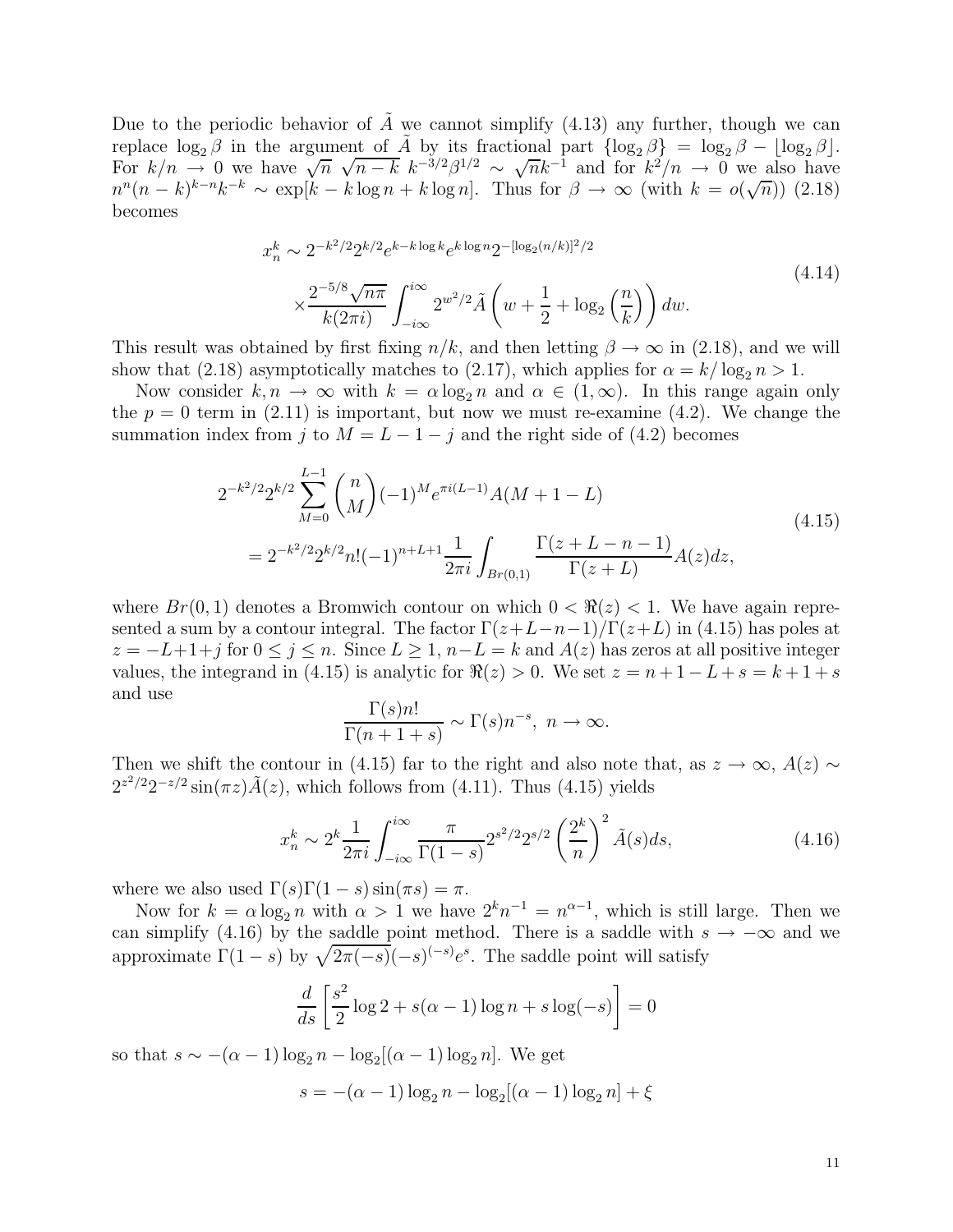and note that

$$
\frac{1}{\Gamma(1-s)} 2^{s^2/2} 2^{s/2} \left(\frac{2^k}{n}\right)^s \sim \frac{1}{\sqrt{2\pi}} [(\alpha-1) \log_2 n]^{-1/2} 2^{f(\alpha,n)} e^{g(\alpha,n)} 2^{\xi^2/2} 2^{\xi/2},\tag{4.17}
$$

where

$$
f = -\frac{1}{2}\log_2^2[(\alpha - 1)\log_2 n] - \frac{1}{2}(\alpha - 1)^2(\log_2 n)^2 - \frac{1}{2}\log[(\alpha - 1)\log_2 n],
$$
  

$$
g = (\alpha - 1)\log_2 n - \frac{1}{2}\log[(\alpha - 1)\log_2 n] - (\alpha - 1)(\log_2 n)\log[(\alpha - 1)\log_2 n].
$$

A further shift of integration variables with  $\xi = -\frac{1}{2} + u$ , with which  $2^{\xi^2/2} 2^{\xi/2} = 2^{-1/8} 2^{u^2/2}$ , ultimately leads to (2.17). Here we also used  $\tilde{A}(u+1) = \tilde{A}(u)$ ,  $\exp\left\{-\frac{1}{2}\right\}$  $\frac{1}{2} \log[(\alpha - 1) \log_2 n]$  =  $\theta^{-1/2}$ , and wrote the results in terms of  $\theta = k - \log_2 n = (\alpha - 1) \log_2 n$ , even though  $\theta$  is large in this asymptotic range.

Next we discuss the asymptotic matching between (2.17), as  $\alpha \to \infty$ , and (2.18) as  $\beta \to \infty$ . We already expanded (2.18) for  $k = o(\sqrt{n})$  which led to (4.14). By periodicity of A we have

$$
\tilde{A}\left(w + \frac{1}{2} + \log_2\left(\frac{n}{k}\right)\right) = \tilde{A}\left(w + \frac{1}{2} + \log_2 n - k - \log_2 k\right)
$$

$$
= \tilde{A}\left(w + \frac{1}{2} - (\alpha - 1)\log_2 n - \log_2(\alpha \log_2 n)\right)
$$

so that the integrals in (4.14) and (2.17) agree (since  $\log_2(\alpha \log_2 n) \sim \log_2[(\alpha - 1) \log_2 n]$ for  $\alpha \to \infty$ ) and we must only show that the other factors match. Apart from the factors  $\sqrt{\pi}2^{-5/8}$ , which appear in both (4.14) and (2.17), we must show that

$$
2^{-k^2/2} 2^{k/2} e^{k-k \log k} e^{k \log n} \frac{\sqrt{n}}{k} 2^{-[\log_2(n/k)]^2/2} \Big|_{\frac{k}{n}\to 0}
$$
\n
$$
\sim 2^k \theta^{-1} 2^{-\theta^2/2} 2^{-\theta/2} e^{\theta - \theta \log \theta} 2^{-\log_2^2(\theta)/2} \Big|_{\alpha\to\infty}.
$$
\n(4.18)

But in this limit  $\theta^{-1} = (k - \log_2 n)^{-1} \sim k^{-1}$  and  $2^k 2^{-\theta/2} = 2^{k/2} \sqrt{n}$ . Furthermore, for  $\alpha \gg 1$ ,

$$
\theta - \theta \log \theta = k - \log_2 n - (k - \log_2 n) \log[k - \log_2 n] \sim k - k \log k + (\log k) \log_2 n,
$$

$$
-\frac{\theta^2}{2} = -\frac{k^2}{2} + k \log_2 n - \frac{1}{2} \log_2^2 n,
$$

$$
-\frac{1}{2} \left[ \log_2 \left( \frac{n}{k} \right) \right]^2 = -\frac{1}{2} \log_2^2 n + (\log_2 n) \log_2 k - \frac{1}{2} \log_2^2 k,
$$

and  $\log_2^2(\theta) = \log_2^2(k - \log_2 n) \sim \log_2^2(k)$  if  $k \gg \log_2 n$ . Using the above in (4.18) the matching condition is easily verified.

Finally, we verify the asymptotic matching between (2.16) and (2.17). We must let  $\theta \to \infty$ in (2.16) and  $\alpha \to 1$  in (2.17). Since  $\theta = (\alpha - 1) \log_2(n)$  the latter amounts to doing nothing. We thus expand (2.16) as  $\theta \to \infty$ , rewriting the expression as

$$
x_n^k \sim \frac{2^k}{Q(\infty)} \sum_{i=0}^{\infty} (-1)^{i+1} \left[ \prod_{\ell=1}^i \frac{1}{2^{\ell}-1} \right] \left[ \exp\left(-2^{i-\theta}\right) - 1 \right]. \tag{4.19}
$$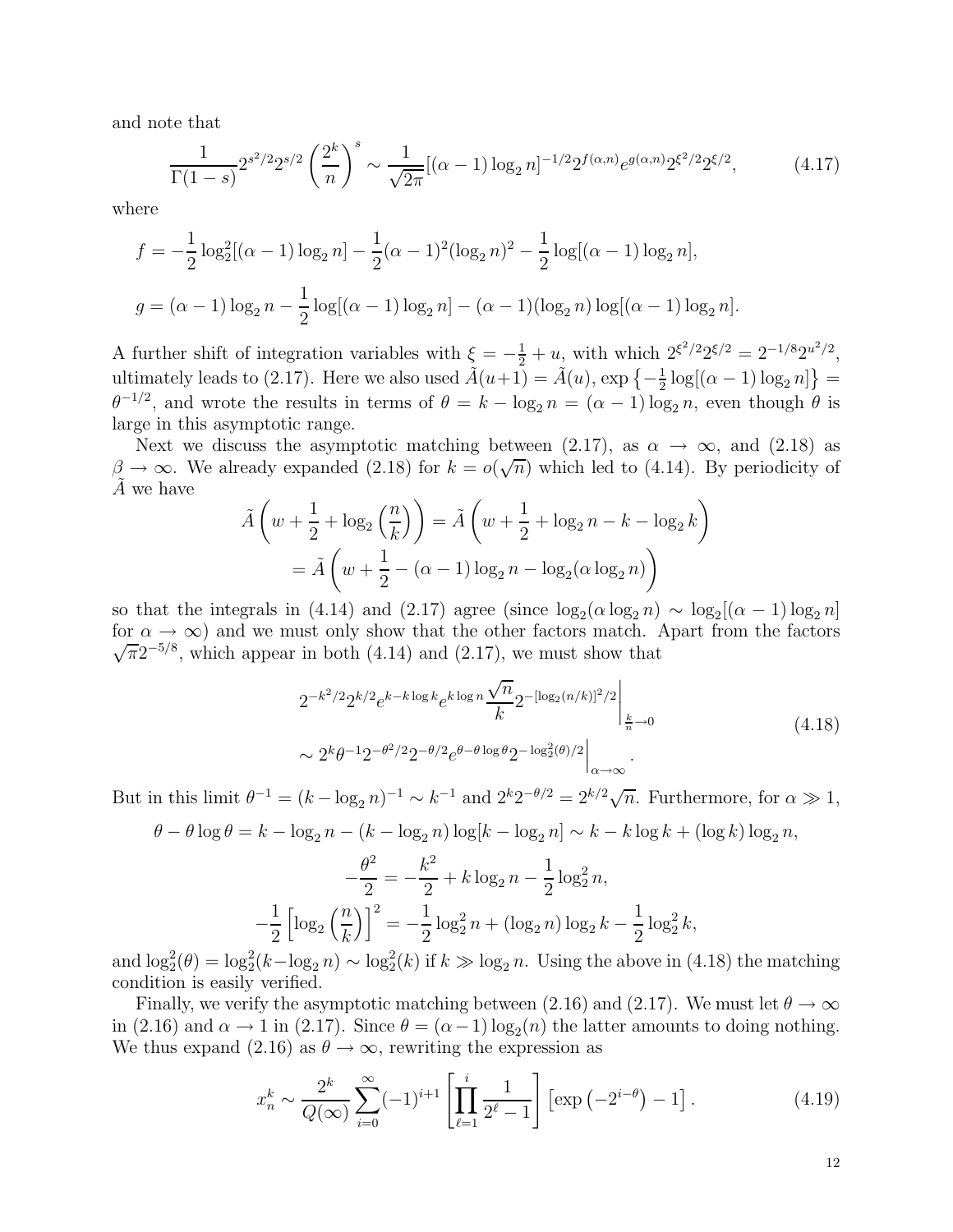We shall use the identity [7]

$$
\prod_{\ell=1}^{\infty} \left(1 - \frac{u}{2^{\ell}}\right) = \sum_{i=0}^{\infty} u^i \left(-1\right)^i 2^{-i(i+1)/2} \left[\prod_{\ell=1}^i \left(1 - 2^{-\ell}\right)\right]^{-1}.
$$
\n(4.20)

Setting  $u = 2^{-s}$  in (4.20) we then multiply (4.20) by  $\Gamma(s)2^{\theta s}$  and integrate over a vertical Bromwich contour on which  $\Re(s) \in (-1,0)$ . Using the definition of  $R(i)$  in (2.14) we have

$$
-\frac{1}{2\pi i} \int_{Br(-1,0)} \Gamma(s) 2^{\theta s} \prod_{\ell=1}^{\infty} (1 - 2^{-s-\ell}) ds = \frac{1}{2\pi i} \int_{Br(-1,0)} \Gamma(s) 2^{\theta s} \left[ \sum_{\ell=0}^{\infty} 2^{s\ell} R(\ell) \right] ds
$$
  

$$
= \sum_{\ell=0}^{\infty} R(\ell) \left[ \frac{1}{2\pi i} \int_{Br(-1,0)} \Gamma(s) 2^{(\theta-\ell)s} ds \right]
$$
  

$$
= \sum_{\ell=0}^{\infty} R(\ell) \left[ \sum_{m=1}^{\infty} \frac{(-1)^m}{m!} 2^{(\ell-\theta)m} \right]
$$
  

$$
= \sum_{\ell=0}^{\infty} R(\ell) [\exp(-2^{\ell-\theta}) - 1].
$$

Thus to expand the right side of (4.19) as  $\theta \to \infty$  we must expand the left side of (4.21) in this limit and multiply the result by  $2^{k}/Q(\infty)$ . We replace  $\Gamma(s)$  by  $\pi/[\Gamma(1-s)\sin(\pi s)]$  and use (cf. (4.10))

$$
\frac{\prod_{m=0}^{\infty} (1 - 2^{-s-m})}{\sin(\pi s)} = \frac{2^{s^2/2} 2^{-s/2} Q(\infty)}{\prod_{m=1}^{\infty} (1 - 2^{s-m})} \tilde{A}(s).
$$

But the expansion of

$$
-\frac{\pi}{2\pi i} \int_{Br(-1,0)} \frac{2^{s^2/2} 2^{-s/2} Q(\infty)}{\Gamma(1-s)(1-2^{-s})} \frac{2^{\theta s} \tilde{A}(s)}{\prod_{m=1}^{\infty} (1-2^{s-m})} ds
$$

as  $\theta \to \infty$  is essentially the same calculation as (4.16). There is a saddle point where  $s \to -\infty$ , and in this range  $-2^{-s/2}/(1-2^{-s}) \sim 2^{s/2}$  and  $\prod^{\infty}$  $m=1$  $(1-2^{s-m}) \sim 1$ . We find, setting  $s = \theta + \log_2 \theta - v - \frac{1}{2}$  $\frac{1}{2}$ , that (4.22) is asymptotically the same as

$$
Q(\theta)\sqrt{\pi}2^{-5/8}\theta^{-1}2^{-\theta^2/2}2^{-\theta/2}e^{\theta}e^{-\theta\log\theta}2^{-\log_2^2(\theta)/2}\frac{1}{2\pi i}\int_{-i\infty}^{i\infty}2^{v^2/2}\tilde{A}\left(\theta+\log_2\theta-v-\frac{1}{2}\right)dv,
$$

which when multiplied by  $2^k/Q(\infty)$  is the same as (2.17). This completes the analysis.

It is interesting to note that the scale  $k = \alpha \log_2 n$  with  $1 < \alpha < \infty$  is needed, as (2.16) and (2.18) do not asymptotically match. Scalings of the form  $k = O(\log_2 n)$  often arise in non-symmetric digital trees (tries, PATRICIA tries, DST's), where the probability of a "one" appearing in the string is p and the probability of a zero is  $q = 1 - p$ . However, such a scale is frequently not needed in symmetric models, though we did previously encounter this scale in studying the height distribution in DST's [5].